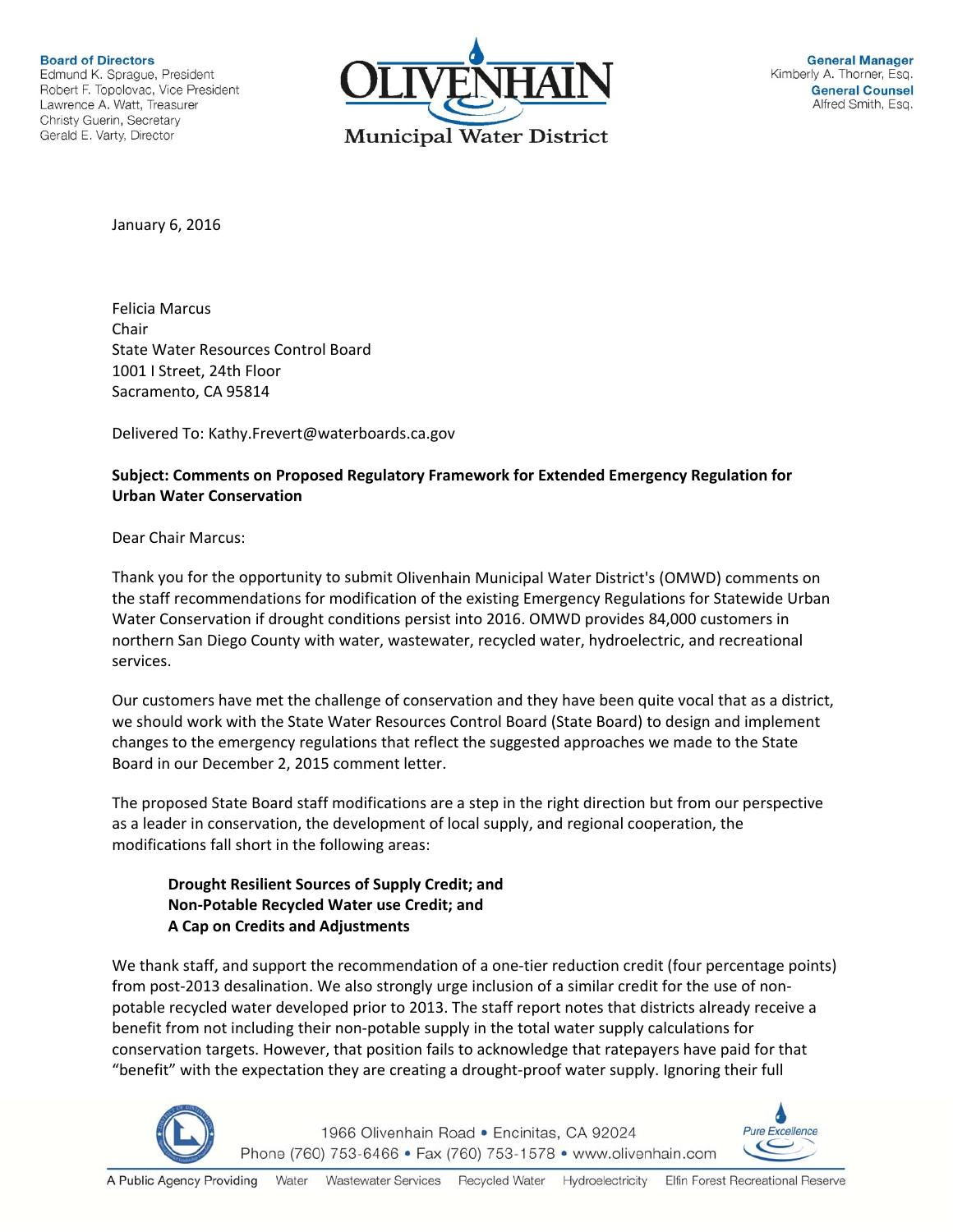investment in recycling sends customers the wrong signal about the need to invest in expensive sustainable local supply. These short‐term, emergency regulations have the potential to chill ratepayer willingness to pay for the long-term water supply needed for future droughts.

This is especially true if the supply credit is arbitrarily capped, in this case to four percent. Under the modified Extended Emergency Regulations, most San Diego County ratepayers will be denied the full benefit of their investments in desalination, recycling, and brackish water.

The State Board should reject the notion of a cap on credits.

### **Regional Compliance Approach**

We respectfully disagree with the rejection of a regional approach to compliance based on forming SB x7‐7 alliances. Droughts are best managed regionally because regions share water. A drop saved in San Diego through conservation, recycling, or replacement by new advanced treated wastewater helps San Diego. It doesn't help expand supply elsewhere in water short areas of the state because of the physical water delivery system, and contractual and legal rights to water. Drought and shortages have always been managed to fit local needs of an area that share a source or sources of supply. The Emergency Regulations should not force a top-down conservation goal. It is smart planning for the current drought, and all future droughts, to encourage as much regional cooperation as possible.

### **Elimination of Commercial Agriculture Exclusion**

The recommended modification to limit the commercial agriculture exclusion to customers who produce a profit of \$1,000 per year on the sale of agricultural products will jeopardize the donation of those products to non‐profit entities such as food banks or other groups that receive agricultural products at no charge.

Restricting the definition of commercial purposes by establishing a profit threshold penalizes the growers who provide food from their crops without need or desire for profit. Many smaller farms of fruit trees or organic vegetables produce regular supplies of donated food to their communities and the water they use should receive the same treatment as for-profit farms.

The \$1,000 threshold is arbitrary and is not the current state standard. We believe the current definition should be retained for the extended regulation.

# **Climate Adjustment/Growth Adjustment**

We support modifications that will take into account climate and post-2013 growth in service connections; however, the adjustments need clarification or simplification. OMWD covers four different evapotranspiration (ET) zones. Specifically, on the proposed growth adjustment formula, we do not track nor have an accurate way to recreate the "area of new residential landscaped area (square feet) served by connections since 2013" in each of our four different ET zones. OMWD should be allowed to make good faith declarations of service connections, and be given a credit for usage in the hottest climates.

#### **CONCLUSION**